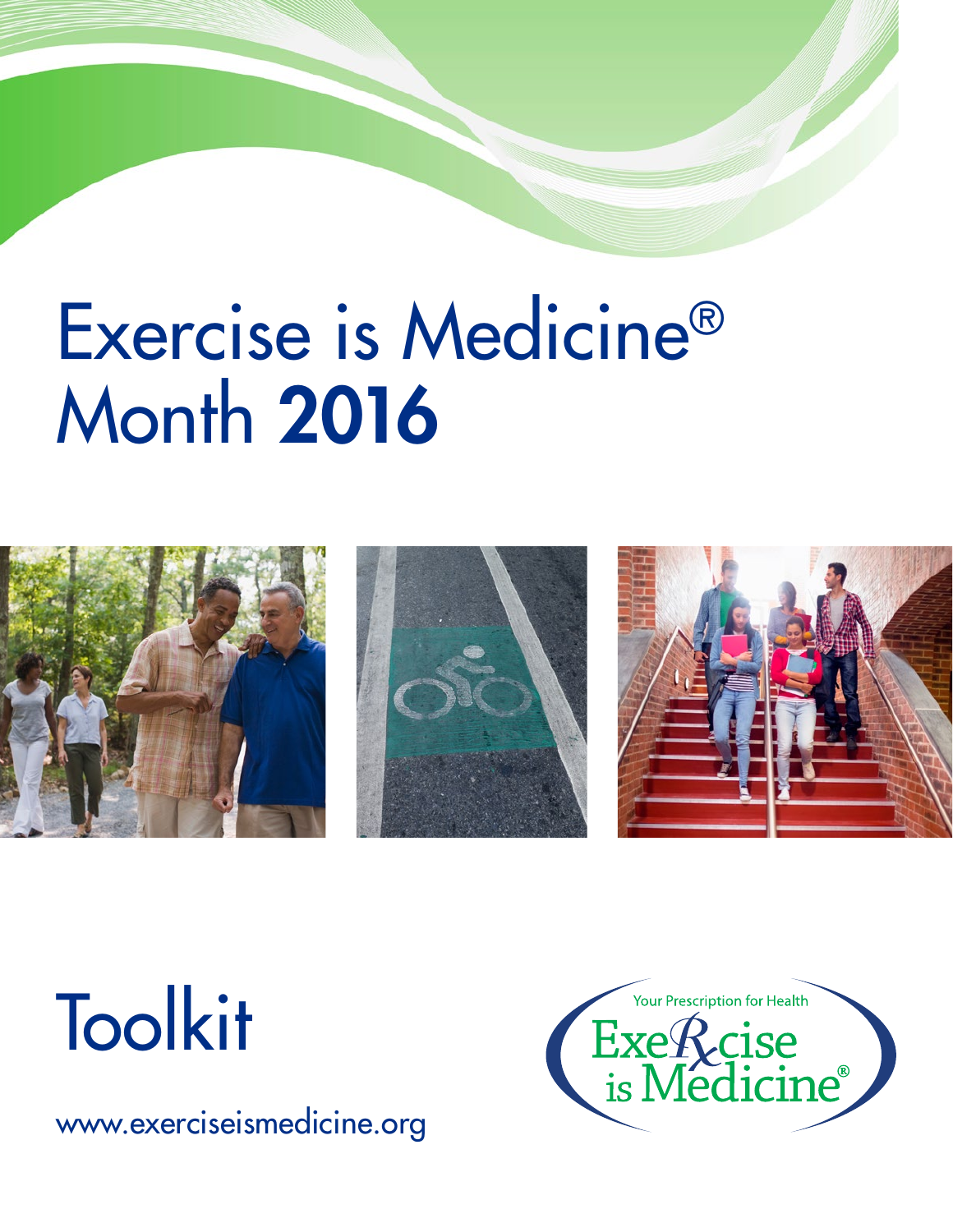# About Exercise is Medicine®

## The Problem

Physical inactivity is a fast-growing public health problem and contributes to a variety of chronic diseases and health complications, including obesity, diabetes and cancer. In addition to improving a patient's overall health, increasing physical activity has proven effective in the treatment and prevention of chronic diseases. Even with all the benefits of physical activity, in the United States and many other countries, levels of inactivity are alarming. We are facing what is now referred to as an "inactivity epidemic," with tremendous costs.

- According to the World Health Organization's most recent Global Health Risks data (2004) after high blood pressure, tobacco use and high blood glucose, physical inactivity constitutes the 4th leading cause of death globally, with about 3.3 million attributed deaths per year. More recent evidence (2009) using direct measure, rather than survey data shows physical inactivity to be the leading cause of death in the U.S.
- More than half of adults (56 percent) do not meet the recommendations for sufficient physical activity in the 2008 Physical Activity Guidelines.
- In a study of older adolescents and adults in the U.S., participants spent almost eight hours a day in sedentary behaviors, while as much as 36 percent of adults engaged in no leisure-time physical activity at all.
- A study in 2008 shows that physical inactivity costs the U.S. Health Care System \$330 per person each year, which equals more than \$102 billion dollars annually.
- 40 percent of U.S. primary care doctors and 36 percent of U.S. medical students do not meet 2008 federal physical activity guidelines. Physically inactive doctors are less likely to provide exercise counseling to patients and provide less credible role models for the adoption of healthy behaviors. Not surprisingly, only 34 percent of U.S. adults report having received exercise counseling at their last medical visit.

#### The Benefits

Many research studies have shown the benefits of regular physical activities. The U.S. Federal Physical Guidelines and many studies show that 150 minutes per week of moderate intensity physical activity is required to achieve these health benefits.

- Research shows that a low level of physical activity exposes a patient to a greater risk of dying than does smoking, obesity, hypertension, or high cholesterol, and for older men, regular physical activity can decrease the risk of death by 40 percent.
- Active individuals in their 80s have a lower risk of death than inactive individuals in their 60s.

Regular physical activity can:

- Reduce mortality and the risk of recurrent breast cancer by approximately 50 percent.
- Lower the risk of colon cancer by over 60 percent.
- Reduce the risk of developing Alzheimer's disease by approximately 40 percent.
- Reduce the incidence of heart disease and high blood pressure by approximately 40 percent.
- Lower the risk of stroke by 27 percent.
- Lower the risk of developing type II diabetes by 58 percent.
- Be twice as effective in treating type II diabetes as the standard insulin prescription and can save \$2250 per person per year when compared to the cost of standard drug treatment.
- Can decrease depression as effectively as Prozac or behavioral therapy.
- Adults with better muscle strength have a 20 percent lower risk of mortality (33 percent lower risk of cancer specific mortality) than adults with low muscle strength.
- A low level of fitness is a bigger risk factor for mortality than mild-moderate obesity. It is better to be fit and overweight than unfit with a lower percentage of body fat.
- Regular physical activity has been shown to lead to higher SAT scores for adolescents.
- In an elementary school setting, regular physical activity can decrease discipline incidents involving violence by 59 percent and decrease out of school suspensions by 67 percent.

# Co-Benefits of Physical Activity and Exercise

- Improvement of individual health and quality of life.
- Economic savings through reduced health care costs (and, for active transport, saving on auto expenses).
- Reduced environmental impact through active transport.
- Increased work productivity, reduced absenteeism; worker cooperation, attitude, etc.
- Higher academic achievement among students.
- Improved cognitive function in children, youth, adults & older adults.

#### Reference:

EIM Fact Sheet at **http://bit.ly/EIMFactSheet**

### A Solution to the Greatest Public Health Problem of the 21st Century

Exercise is Medicine® (EIM), a global health initiative managed by the American College of Sports Medicine (ACSM) is focused on encouraging primary care physicians and other health care providers to include exercise when designing treatment plans for patients. EIM is committed to the belief that exercise and physical activity are integral to the prevention and treatment of chronic disease and should be regularly assessed as part of medical care. Along with the National Physical Activity Plan, EIM strives to make physical activity a "vital sign" that is routinely assessed at every patient interaction with a health care provider. Former U.S. Surgeon General Regina Benjamin, M.D., M.B.A., serves as honorary chair of EIM.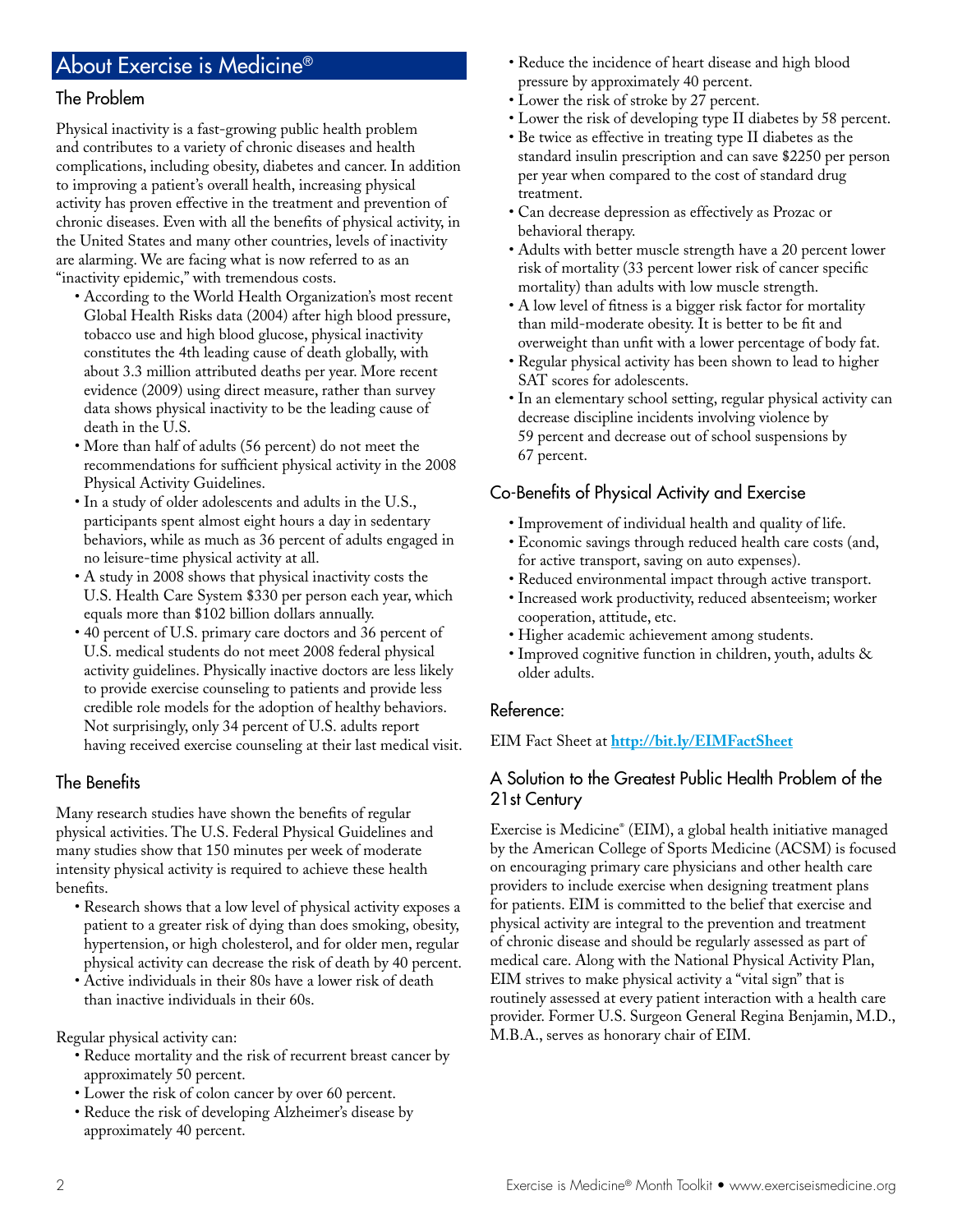## Guiding Principles of Exercise is Medicine®

The guiding principles of Exercise is Medicine® , are designed to improve the health and well-being of our nation through a regular physical activity prescription from doctors and other health care providers, or from a health fitness professional working with the health care provider.

The guiding principles are as follows:

- Exercise and physical activity are important to health and the prevention and treatment of many chronic diseases.
- More should be done to address physical activity and exercise in health care settings.
- Multi-organizational efforts to bring a greater focus on physical activity and exercise in health care settings are to be encouraged.

# A Critical Call to Action

EIM calls on each person and all partners dedicated to the idea that exercise truly is medicine to continue to build, support and advocate for physical activity as essential for global health and wellbeing by committing to action. Policy makers are called to change policy to support physical activity as a vital sign for health. Health care providers and fitness professionals are called to integrate exercise into every patient and client interaction. Communities, workplaces and schools are called to promote physical activity as an essential part of health and wellbeing.

# Exercise is Medicine® Month Background Information

Rx for Health: A Daily Dose of Exercise!

## *May is Exercise is Medicine® Month*

Health advocates and public officials around the world are getting it, with growing movements on six continents. In the U.S., with alarming increases in chronic diseases and consternation over health care costs, many see the EIM initiative as part of the solution.

That philosophy is the seed for EIM Month. During May, communities throughout the U.S. will hold activities that recognize physical activity and exercise—shown to help prevent and treat more than 40 chronic diseases—should be part of everyone's health care plan. Since 2010, EIM Month has been proclaimed by mayors, governors, Congress and the President. Individuals and organizations of all kinds, from youth groups to universities, churches, fitness centers, corporations and hospitals, hold events aimed at keeping people active and healthy.

This year, EIM Month will focus on the role of the health care provider within EIM and the impact they can have on their patients' physical activity levels. Health care providers have an opportunity to impact their patients' physical activity levels as they are often an individual's first point of contact in regard to matters of health and have a large reach into different population groups that present many different health issues[1].

The health care provider is an important component in achieving the vision of EIM:

- Have health care providers assess every patient's level of physical activity at every clinic visit
- Determine if the patient is meeting the U.S. National Physical Activity Guidelines
- Provide patients with brief counseling to help him/her meet the guidelines and/or refer the patient to either healthcare or community-based resources for further physical activity (PA) counseling.

Though EIM is a global initiative, EIM Month is a grassroots, community-based phenomenon. Families and advocates anyone who "gets it"—are empowered to encourage healthy lifestyles and help make physical activity part of everyone's health care plan. From physicians who prescribe exercise to public officials seeking to control health care costs to parents who want to keep their kids healthy, EIM Month is a time to put into action what research has shown to be true.

"Everyone should start or renew an exercise program now as an investment in life-long health," said Robert E. Sallis, M.D., FACSM, chair of EIM. "Every person, regardless of age or health, is responsible for his or her own physical activity. There are far more reasons to exercise than excuses not to."

# Exercise is Medicine® – The Role of the Health Care Provider

Physical activity is a key component in achieving a healthy lifestyle and disease prevention. In contrast, physical inactivity accounts for a significant proportion of premature deaths worldwide. Health care providers are in a unique position to provide such expertise to their patients and employees in helping them develop healthy lifestyles by actively counseling them on being physically active.

EIM offers health care providers many different resources to achieve the vision of EIM in their clinical setting and to achieve the mission of EIM, which is focused on encouraging primary care physicians and other health care providers to include physical activity when designing treatment plans for patients and referring their patients to EIM Credentialed Exercise and Exercise Professionals.

## EIM Health Care Provider Action Guide

The Health Care Provider Action Guide will provide you with specific guidance in working with all of your patients, regardless of their level of readiness to make change in their lives. We know that your time is limited and that every minute counts. This action guide will empower you to maximize your time with your patients by helping you:

- 1. Assess the current PA levels of your patients.
- 2. Develop and use exercise prescriptions based on the health status and current activity level of your patients; and
- 3. Refer your patient to a certified exercise professional.